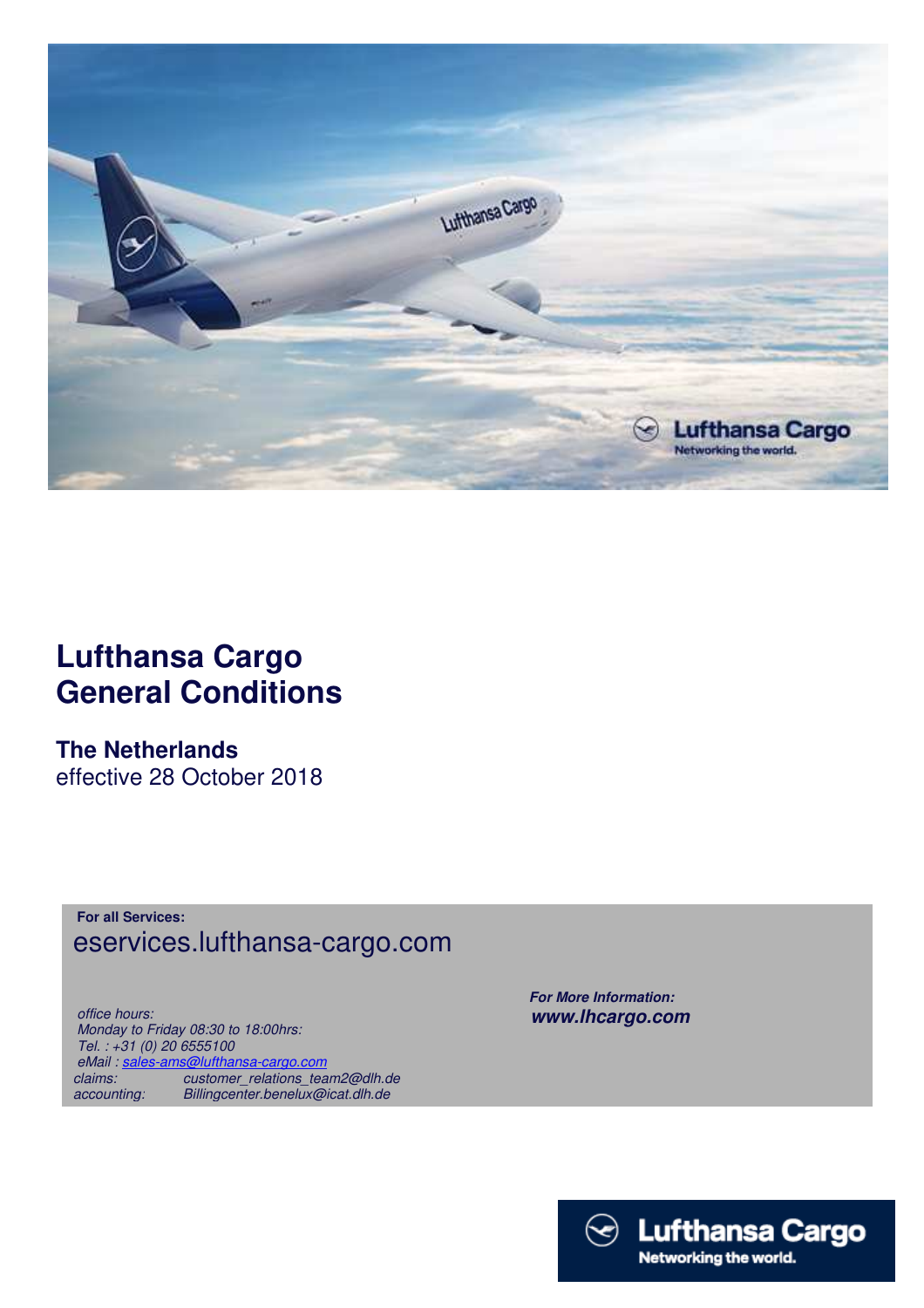## **Note: e-Bookable consignments below 300KG shall be booked through e-Channels only.**

- 1. All rates and fees published are in EURO and replace any previous publication.
- 2. Rates and all information published in this SRS (Standard Rate Sheet) are subject to change without prior notification.
- 3. Rates listed are net/net per kilogram chargeable weight excluding commissions, surcharges, taxes and fees.
- 4. Rates are based on weight/volume ratio 1:6 (kilogram/liter). Different rates may apply for cargo with lower- and/or higher density.
- 5. Rates are valid on LH and joint venture partner capacities only unless otherwise specified.
- 6. Rates to non-published destinations are on request only. Destinations and availability of services (td.Pro,td.Flash) are subject to change without prior notification.
- 7. Rates mentioned on AWB may not undercut the applicable net/net rate. B+K rates not allowed!
- 8. The SRS rates apply to general cargo only. For special cargo rates (e.g. dangerous goods, live animals, perishables, valuable-/vulnerable cargo, human remains, oversized pieces etc.) please refer to the appendix and/or contact your local Lufthansa Cargo representative.
- 9. For each ad hoc-rated shipment, promo or "special offer" the reference number (to be asked for upon booking) must be inserted in the AWB box "Accounting Information"
- 10. If top load is not possible 160cm height for LD and 244 cm for MD will always be calculated.
- 11. Shipments will be charged at the rate valid on the day of confirmed departure.
- 12. For all surcharges the date of AWB issue applies.
- 13. LCAG can only take invoicing disputes into consideration within a period of 6months after the flight date. In case a dispute was made after expiration of this period, LCAG will not take the request into consideration. Every request must be accompanied by a copy of the booking confirmation.
- 14. The SRS is to be treated as confidential and must not be passed to third parties.
- 15. The conditions of carriage specified on the reverse side of the AWB apply. For e-freight business as agreed upon in the IATA multilateral eAWB agreement.
- 16. The exclusive place of jurisdiction is Frankfurt/Main, Germany. The law of the Federal Republic of Germany applies exclusively, without reference to the choice of law provisions thereof (to be adapted only if required by local law).
- 17. Lufthansa Cargo disclaims any liability for typing errors or misprints.

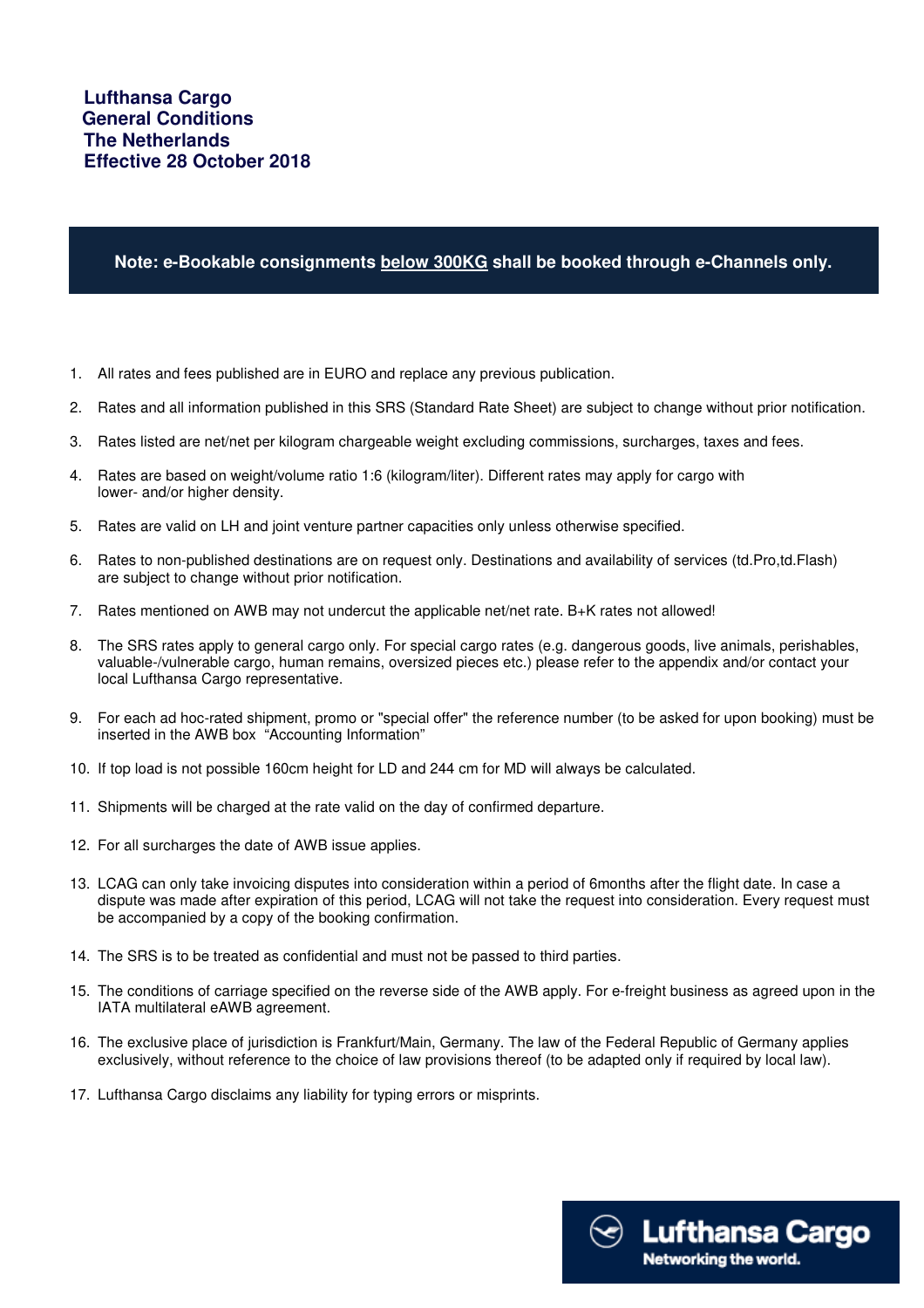**Note: e-Bookable consignments below 300KG shall be booked through e-Channels only.**

## FEES AND SURCHARGES

- 1. For all amendments on the AWB e.g. shipper's right of disposition (TACT Rules 2.6), rates and/or nature of goods, LCAG will charge a CCA fee of  $\epsilon$  50
- 2. Administration fee: in case LCAG needs to arrange overfly, transit and/or import permits on behalf of shipper, € 500 per AWB will be charged.
- 3. For POD (Proof of delivery) requests a fee of € 30 per AWB will be charged.
- 4. For LC (Landing certificate) requests a fee of  $€$  35 per AWB will be charged.
- 5. A) In case a routing is terminated at any European LCAG Hub, freight charges of € 0,40 all in p/kg (MIN.€ 45 all in) are due and an administration fee of € 100 will be charged (storage- and/or special handling charges excluded). B) In case a shipment must be returned ex any European LCAG Hub to the station of origin, freight charges of €1,30 all in p/kg are due and an administration fee of € 100 will be charged (storage- and/or special handling charges excluded.
- 6. HAWB (House Air Waybill) transmission by the forwarder is required for all consolidated shipments worldwide. Following fees apply (AAMS fee): A) € 1 per HAWB for every electronic data transmission. B)  $\in$  12 per HAWB for manual disposal with hardcopies.
- 7. In case of NO SHOW (shipment exceeding 500kgs chargeable weight) or weight reduction (reduction of more than 500kgs chargeable weight) not reported to Lufthansa Cargo prior to latest acceptance time (LAT) a fee of  $\epsilon$  0,10 p/kg chargeable weight will be applied.
- 8. Fees and surcharges as per TACT apply unless stated otherwise.
- 9. Cool/td incident report: a fee of € 300 applies for requesting a detailed analysis of temperature excursions and the resulting report hereof.
- 10. td.Basic: for significant changes to shipment details e.g. change to departure and/or destination station, shipment not delivered or delivered after the contracted LAT (latest acceptance time) or is cancelled, the product or the contracted LAT is changed, the chargeable weight is reduced by more than 25% the booking charge is € 0,05 p/kg chargeable weight with a minimum of  $€ 50$ . N.B. changes to the booking parameters after receipt of the booking confirmation or at goods acceptance may lead to reassessment of your shipment.
- 11. For Pharmaceuticals / Pharmaceutical Products (PIL) a check fee of € 20 per AWB will be charged.
- 12. For shipments delivered on Paper AWB (non EAW/EAP) a fee of € 12 will be charged.
- 13. A manual booking fee of € 12 per Air Waybill will be charged for all td.Flash and td.Pro bookings initially processed by the Lufthansa Cargo Customer Service or Service Center.